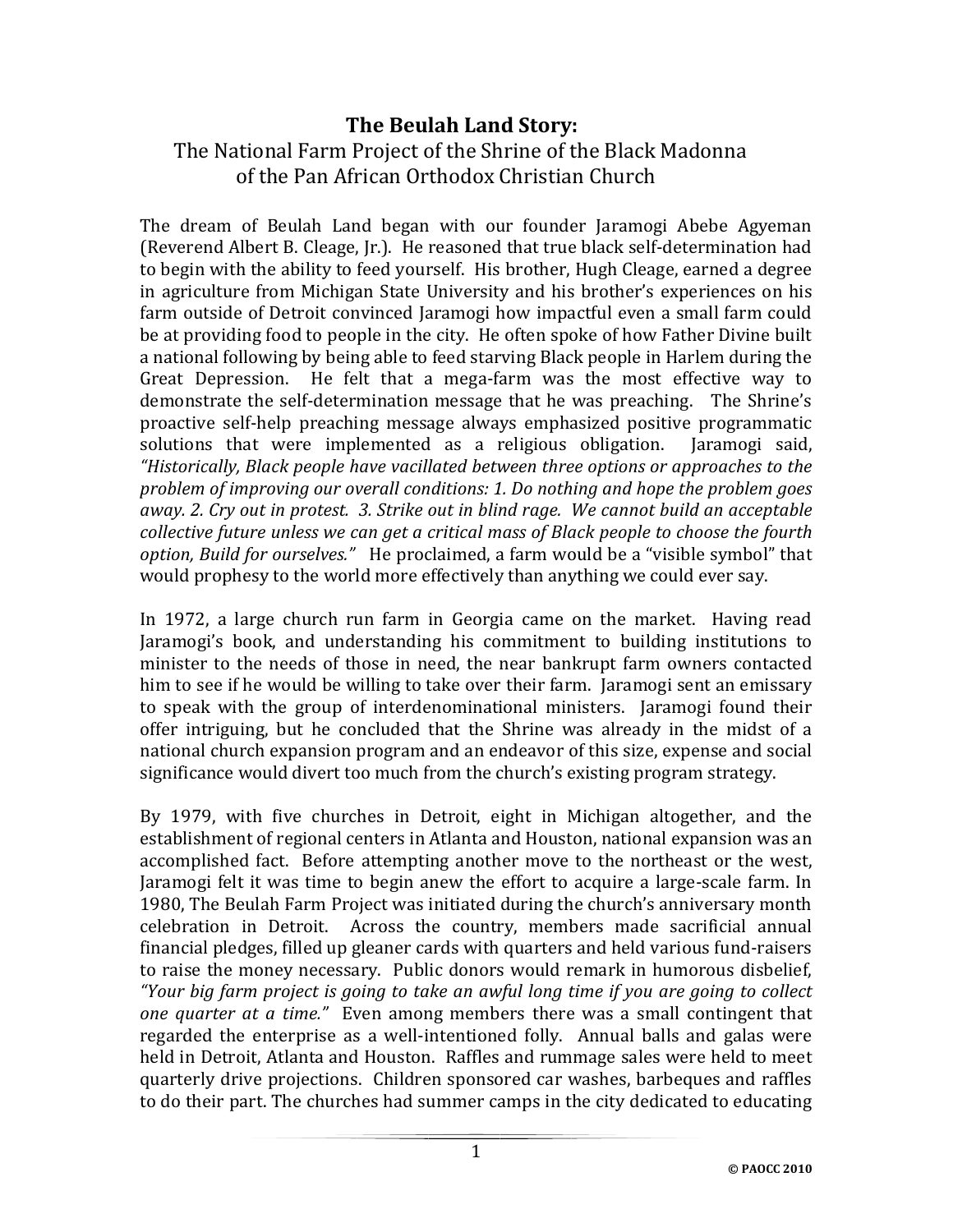children on the nature and significance of farming. Several members found themselves being audited by the Internal Revenue Service. The governmental agency had difficulty believing that working class Black people would give such a significant portion of their income to a church farm project dream.

The church sent members to Michigan State University, Tuskegee University, and the University of Georgia to study agriculture, aquaculture, agronomy, cattle, and farm economics. While totally committed to its realization, most members thought of the Beulah Land Farm Project as a project that would be long time coming, and that probably, many would not live to see it. But by the early 90's, enough had been raised to begin seriously looking for a suitable site.

After considering sites in the Rio Grande Valley, central California, south Georgia, northeast Texas near Texarkana, Mississippi near Natchez among others, we realized that their were not really a lot of large tracts of suitable land available. When they were, locals were very leery about selling to Black people. We attended auctions where, once it was determined that we were serious bidders, the land was withdrawn, the sale to be rescheduled at some undisclosed future date.

Then in 1995, we began negotiating with a family that owned a large lakefront tract in northwest South Carolina near the Georgia border. The family was bitterly divided over whether they should sell. The patriarch of the family thought it unconscionable that his land would be sold to the descendants of slaves. He said, *"Niggers don't own the land, they work the land.*" Adamant in his position, the family members that were eager to sell had their hands tied. However, when the old man passed, his children were not hindered by any ancestral obligation to preserve the social order of the southern past. Under the rationale that this was the "New South," they were willing to sell but coming to an acceptable price proved an epic on-againoff- again battle that took years. Finally in May of 1999, the church purchased the one thousand acre lakefront portion of the land. Then in October of the same year, the details were hammered out to purchase the remaining two thousand acre tract. Twenty years after its initiation, Beulah Land was an accomplished fact.

Beulah Land was purchased for ten million dollars in cash. New owners of the largest black-owned farm in America, we reveled in our crowning achievement. But just four months after concluding the purchase, the church's founder and architect of the Beulah Land dream, died. It was a devastating blow and a critical challenge to continue without our leader of almost fifty years. Grief and challenge notwithstanding, under our new leader, Jaramogi Menelik Kimathi, we pushed forward with our vision. We got to work immediately developing the infrastructure, on what was essentially, raw land. Millions of dollars more were necessary to provide roads, buildings, ponds, wells, electricity, an underground pipe system, fencing, livestock, farm equipment, office equipment, taxes, surveys, appraisals, vehicles, residences etc. In the summer of 2000, the national congregation met at a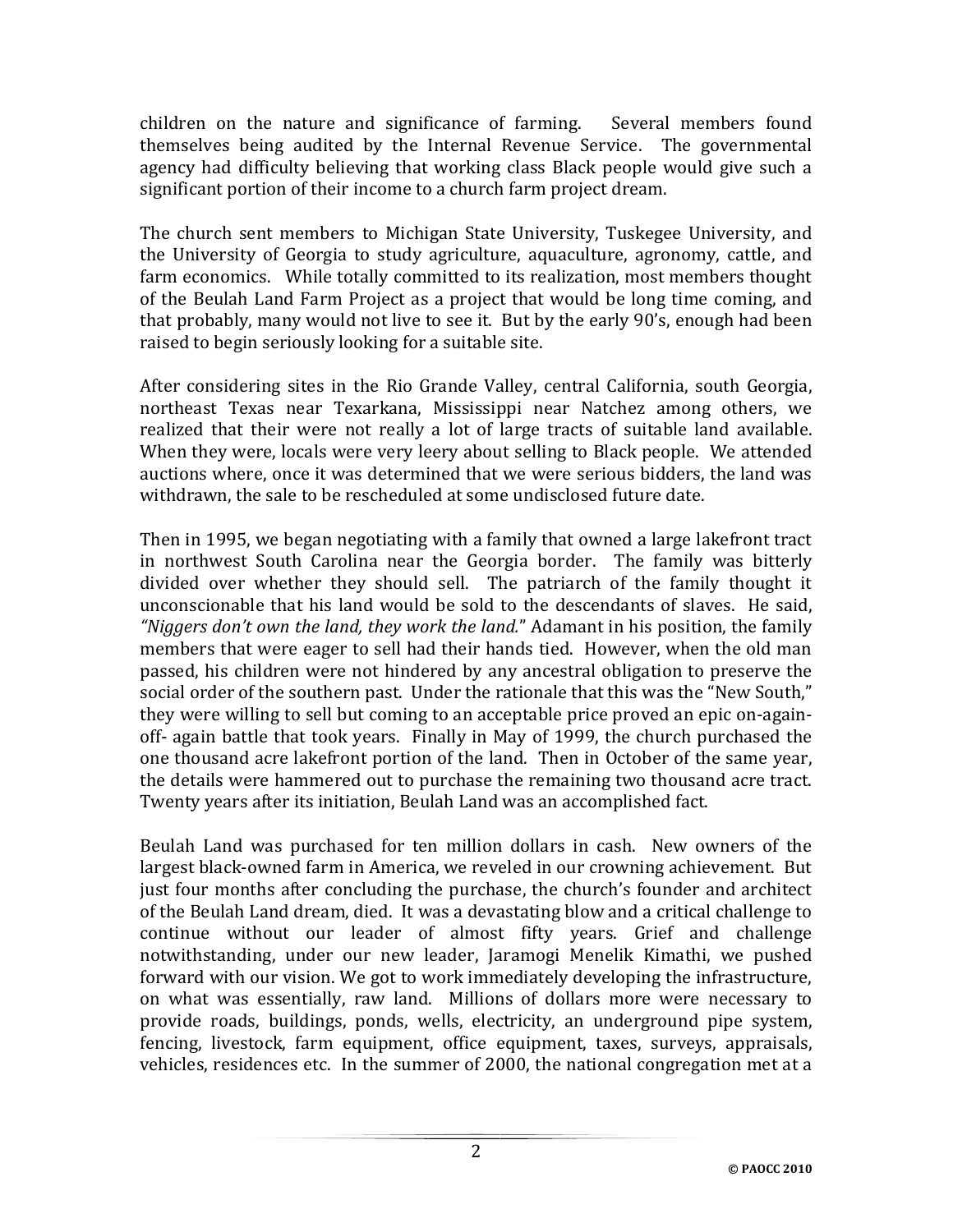convention in Detroit with the theme; "Fulfilling Our Founder's Vision." The inspirational gathering educated members and renewed our commitment.

In 2005, the land adjacent to Beulah Land was for sale. We weren't looking to buy. However, we were alerted that we were about to have some very undesirable neighbors that would alter the value of our investment in Beulah Land. We made the decision to buy an additional 1,100 acres to protect our investment. However, this move caused Beulah Land to incur two million dollars in debt. Our church has traditionally avoided long term debt. Usually we bought in cash or in short term three-year arrangements with annual payments of one-third the total. Taking on two million dollars of unplanned debt soon began to affect our ability carry out plans to develop business operations on the farm. Servicing long-term debt obligations was something that we haven't had to do since we first bought the original church in 1957.

Over the last ten years, we have struggled heroically to realize our collective dream. It took years to face the fact that Beulah Land could not be fully developed by church volunteers alone. We needed the input of professionals in various fields. We hired a cattle manager, a timber manager and a housing developer because these areas were the closest to yielding productive farm income. We also contracted a fish consultant. We entered negotiations with KIPP (Knowledge is Power Program) Schools' co-founder to establish a boarding school at Beulah Land. We hired an engineering firm to install commercial wells and the underground infrastructure to make possible a water bottling facility. We entered agreement with Tuskegee University's agricultural faculty to produce crops and to use their students to discover new uses for the land. One of these is the growing cotton to revive the local abandoned textile mills that could provide jobs in one of the poorest counties in South Carolina.

We also contracted an international development firm to determine the highest and best use of the land and to propose a master plan development. One of the things that became abundantly clear was that the development of Beulah Land required a massive infusion of capital that was beyond our church's ability to provide without leveraging the land and other property that the church owned around the country. The central dilemma facing the Beulah Land is finding the funding that can turn property worth millions into a development projected to be worth billions.

However great the monetary opportunity Beulah Land offers, its chief value is not economic, but psychological and spiritual. By developing the full potential of Beulah Land we can strike a devastating blow to the myth of black inferiority and the pattern of dependency that still shackles the minds of far too many. We can offer hope to young people who feel that their only hope is to beg for employment from corporations that have already proven they don't need them or risk their lives in the illegal economy. We can prove that our enterprises do not have to exist on corporate sponsorship to survive. We can produce the wealth that allows us to be a